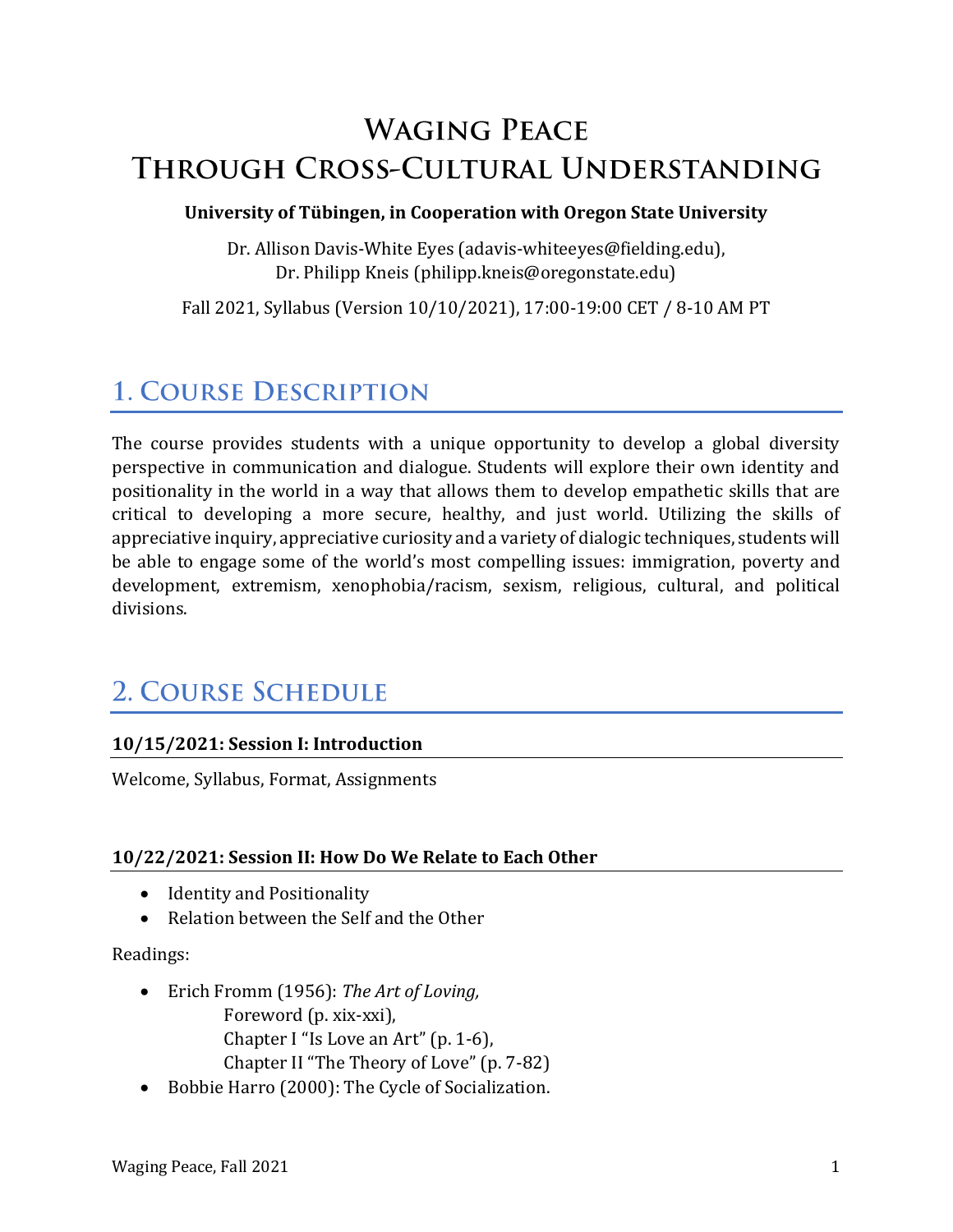### **10/29/2021: Session III: Understanding Myself and Others**

- Define diversity, equity, inclusion through explorations of identity and positionality
- Understand and confront internal and national bias by unpacking stereotypes
- Learn how to use Appreciative Inquiry and Appreciative Curiosity for ourselves and the world around us
- Develop a mindfulness mindset

## Readings:

- Erich Fromm (1956): *The Art of Loving* Chapter III "Love and Its Disintegration …" (83-106), Chapter IV The Practice of Love (107-132)
- Kwame Anthony Appiah (2016): "There Is No Such Thing As Western Culture"
- Ibram X. Kendi (2019): How *to Be an Antiracist*, Summary
- Edward Said (1979): *Orientalism*, Definition
- Short Video: Media Theorized: Edward Said

## **11/05/2021: Session IV: Waging Peace Through Cross-Cultural Understanding**

- Define different conceptions of peace, conflict, and violence;
- Identify key peacebuilding priorities;
- Describe how context and perspective influence the peacebuilding process; and
- Identify the different tools, types of interventions, and strategies for building peace.

Readings:

- Marcus Aurelius (180): Meditations, Excerpts
- Philip Pecorino (N.D.): Kant, The Categorical Imperative, and the Golden Rule
- Immanuel Kant (1795): Perpetual Peace
- Rüdiger Kunow (2011): Unavoidably Side by Side

### Assignment Due:

• **Response Paper "What Is Peace", Monday 11/01, by 8 PM Pacific Time**

### **11/12/2021: Session V: Understanding conflict and negotiation**

- Describe the two main components of any negotiation process;
- Identify different conflict styles; and
- Explain how different conflict styles may arise in a negotiation.

Readings:

- Hannah Arendt (1971): Thinking and Moral Considerations
- Mattias Iser (2019): Recognition (Stanford Encyclopedia of Philosophy)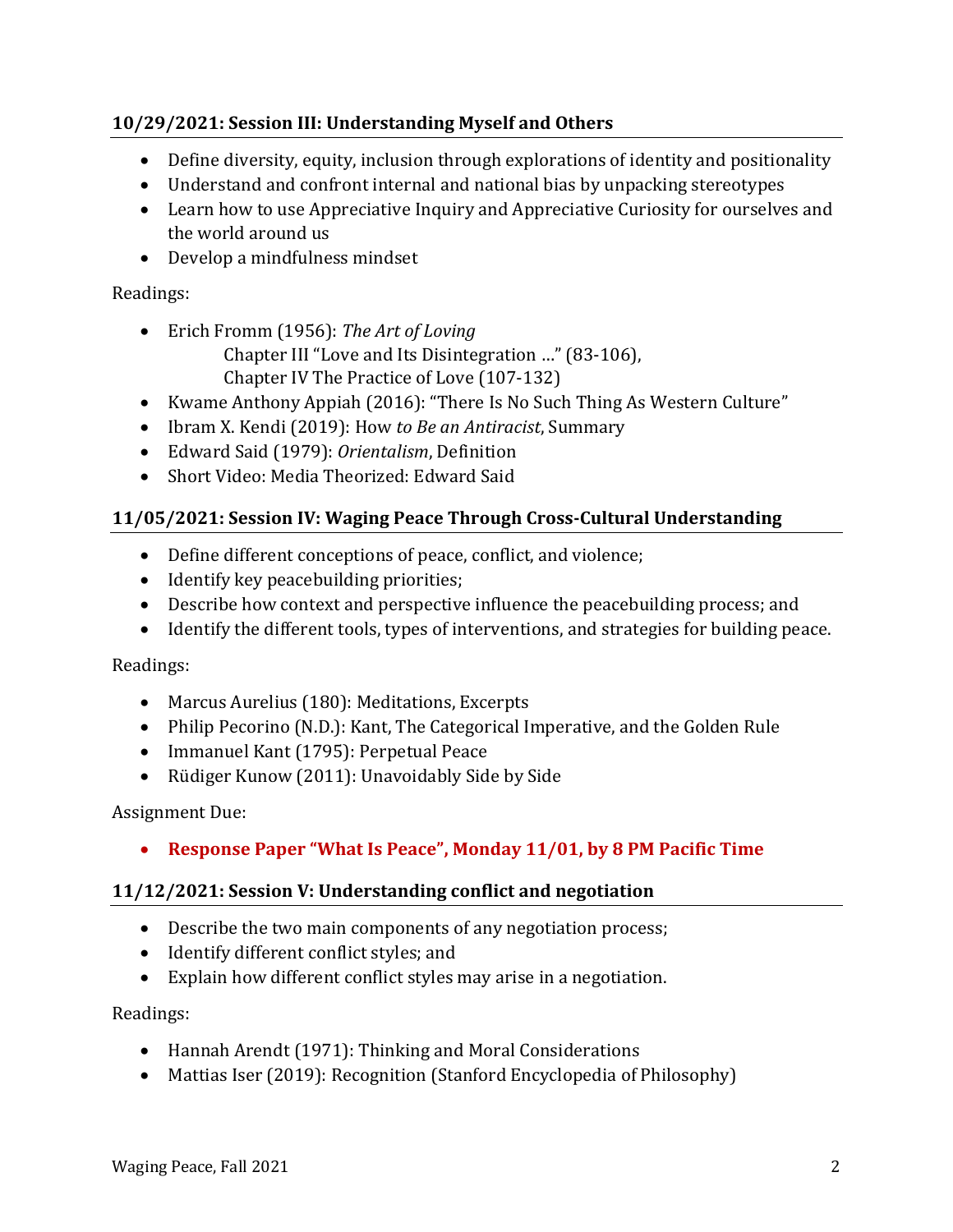### **11/19/2021: Session VI: Mediating Difference**

- Describe the importance of mediation
- Define mediation and identify the roles mediators play;
- Identify the role identity plays in mediation; and
- Recognize the basic principles behind effective mediation.

#### Readings:

- Karl Popper (1986): Utopia and Violence
- Theodor Adorno (1966): Education after Auschwitz

#### **11/26/2021: Session VII: Community Based-Dialogue**

- Distinguish dialogue from other conflict resolution processes;
- Determine when community-based dialogue is an appropriate process to manage a conflict; and
- Design a community-based dialogue process in their own geographical and social context.

Readings:

- Ratnesh Nagda et al. (2008): Dialogue, discussion, and debate.
- Matthew Kelly (2019): Paulo Freire's Five Ideas for Dialogical Learning
- Chappell, Paul. "A New Peace Paradigm. Our Human Needs and the Tangles of Trauma." (2018).

#### **12/03/2021: Session VIII: Role of Media and the Arts**

- Describe how media and the arts contribute to peacebuilding;
- Consider the impact media and the arts have on the individual and how that may influence peacebuilding;
- Identify the role media and the arts have in fostering a culture of peace; and
- Describe the role of media and the arts have in post-conflict societies.

Readings:

- Joseph Nye (1990): Soft Power
- Short Video: Media Theorized: Stuart Hall

#### **12/10/2021: Session IX: Student Presentation, Session I**

• **Assignment 2: Research Presentation, Due Dec 10**

#### **12/17/2021: Session X: Student Presentation, Session II + Conclusion**

• **Assignment 3: Research Paper, Due End of December (TBC)**